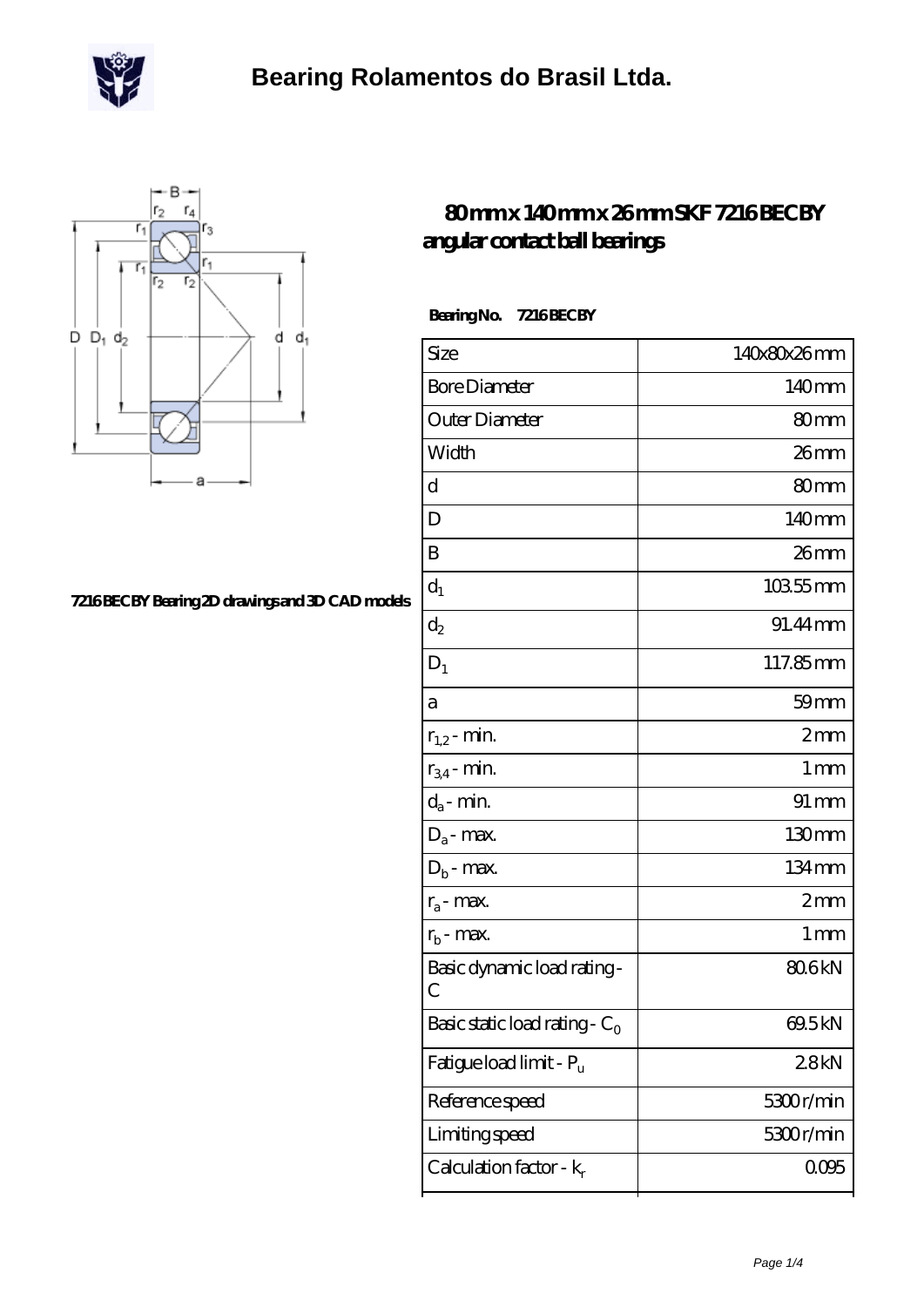

# **[Bearing Rolamentos do Brasil Ltda.](https://m.scottrobertalexander.com)**

| Calculation factor - $k_a$          | 1.4                              |
|-------------------------------------|----------------------------------|
| Calculation factor - e              | 1.14                             |
| Calculation factor - X              | 0.57                             |
| Calculation factor - Y <sub>0</sub> | 0.52                             |
| Calculation factor - $Y_1$          | 0.55                             |
| Calculation factor - $Y_2$          | 093                              |
| Calculation factor - X              | 035                              |
| Calculation factor - $Y_0$          | 026                              |
| Calculation factor - $Y_1$          |                                  |
| Calculation factor - $Y_2$          | 0.57                             |
| Category                            | Angular Contact Ball<br>Bearings |
| Inventory                           | 0 <sub>0</sub>                   |
| Manufacturer Name                   | <b>SKF</b>                       |
| Minimum Buy Quantity                | N/A                              |
| Weight / Kilogram                   | 1.59                             |
| Product Group                       | <b>BOO3O8</b>                    |
| Enclosure                           | Open                             |
| Flush Ground                        | Yes                              |
| Rolling Element                     | <b>Ball Bearing</b>              |
| Number of Rows of Balls             | Single Row                       |
| Precision Class                     | ABEC 3   ISO P6                  |
| Maximum Capacity / Filling<br>Slot  | No                               |
| Snap Ring                           | No                               |
| Cage Material                       | Brass                            |
| Contact Angle                       | 40Degree                         |
| Internal Clearance                  | CB                               |
| Number of Bearings                  | 1 (Single)                       |
| Mounting Arrangement                | Universal                        |
| Inch - Metric                       | Metric                           |
| Long Description                    | 80MM Bore; 140MM                 |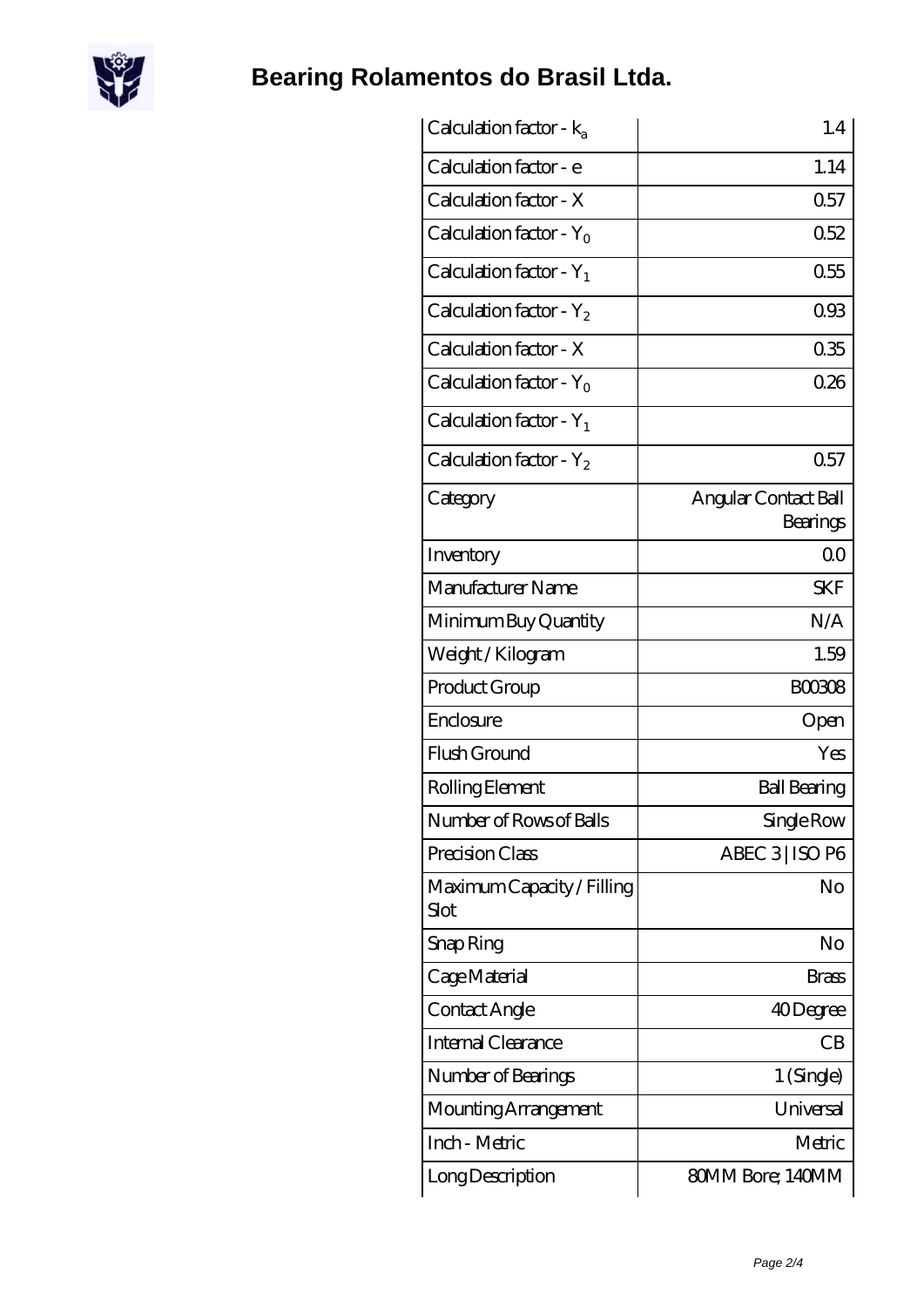

# **[Bearing Rolamentos do Brasil Ltda.](https://m.scottrobertalexander.com)**

| <b>Other Features</b>        |                                    |
|------------------------------|------------------------------------|
|                              | Normal Axial Internal<br>Clearance |
| Category                     | Angular Contact Ball<br>Bearing    |
| <b>UNSPSC</b>                | 31171531                           |
| Harmonized Tariff Code       | 8482105028                         |
| Noun                         | Bearing                            |
| Keyword String               | Angular Contact                    |
| Manufacturer URL             | http://www.skf.com                 |
| Manufacturer Item Number     | <b>7216BECBY</b>                   |
| Weight/LBS                   | 3492                               |
| Outside Diameter             | 5512Inch   140Millimeter           |
| Width                        | 1.024 Inch   26 Millimeter         |
| Bore                         | 315Inch   80Millimeter             |
| bore diameter:               | 80mm                               |
| radial static load capacity: | 735kN                              |
| outside diameter:            | 140mm                              |
| cage material:               | <b>Brass</b>                       |
| overall width:               | $26$ mm                            |
| outer ring width:            | $26$ mm                            |
| contact angle:               | $40^{\circ}$                       |
| maximum rpm:                 | 5300RPM                            |
| rowtype & fill slot:         | Single-RowNon-Fill Slot            |
| finish/coating               | Uncoated                           |
| internal clearance:          | CO                                 |
| precision rating             | ABEC $3$ (ISO Class 6)             |
| closure type:                | Open                               |
| fillet radius                | $2 \text{mm}$                      |